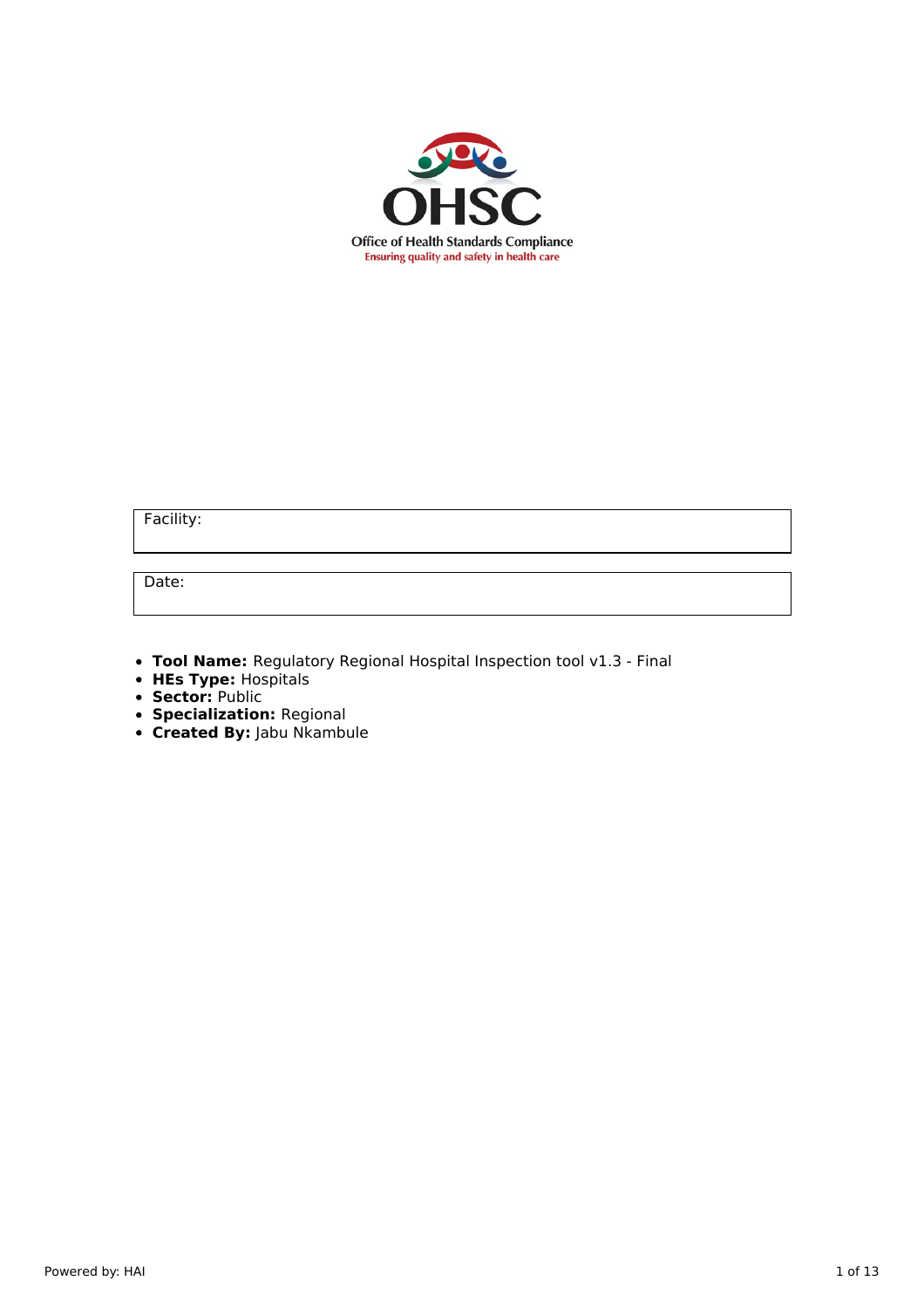# **7 Laboratory Services**

## **Domain 7.2 CLINICAL GOVERNANCE AND CLINICAL CARE**

**Sub Domain 7.2.1 7** Clinical management

**Standard 7.2.1.1 7(1)** The health establishment must establish and maintain clinical management systems, structures and procedures that give effect to national policies and guidelines.

### **Criterion 7.2.1.1.1 7 Healthcare providers are informed on the health establishment and their specific responsibilities.**

**7.2.1.1.1.1** Health care personnel have been informed about the Standard Operating Procedures of the unit and health establishment.

## **Assessment type:** Document - **Risk rating:** Essential measure

Documented evidence that personnel have been informed about the Standard Operating Procedures of the unit and health establishment must be available. This could include but is not limited to distribution lists which include personnel signatures to indicate they have read and understood the document (which must be dated and signed),proof of attendance at meetings where policies, guidelines and standard operating procedures are discussed, or similar evidence for electronic distribution. Score 1 if such evidence is available and score 0 if it is not available.

| Score Comment |
|---------------|
|               |
|               |

| <b>Aspects</b>                                   | <b>Score</b> | Comment |
|--------------------------------------------------|--------------|---------|
| 1. Cleaning of hazardous and biohazardous spills |              |         |
| 2. Management of needlestick and sharps injuries |              |         |
| 3. Use of Personal Protective Equipment(PPE).    |              |         |

**Standard 7.2.1.2 7(2)** (b) A health establishment must establish and maintain systems, structures and programmes to manage clinical risk.

### **Criterion 7.2.1.2.1 7 The health establishment implements process to ensure environmental cleanliness.**

**7.2.1.2.1.1** All work completed is verified by the cleaning supervisor or a delegated health care personnel.

## **Assessment type:** Document - **Risk rating:** Essential measure

Daily inspections will ensure the cleanliness of the building. The person responsible for overseeing the cleaning service must inspect the building daily to confirm that cleaning has been carried out according to the schedule and that all areas attended to have been cleaned thoroughly. Monitoring tools (i.e. tick sheets) listing all cleaning tasks must be completed for each room or area. Not applicable: Never

| <b>Score</b> | <b>Comment</b> |
|--------------|----------------|
|              |                |
|              |                |

**7.2.1.2.1.2** The unit is observed to be clean.

## **Assessment type:** Observation - **Risk rating:** Vital measure

Inspector to observe general cleanliness of the unit including but not limited to whether the unit is free of dirt and stains. Not applicable: Never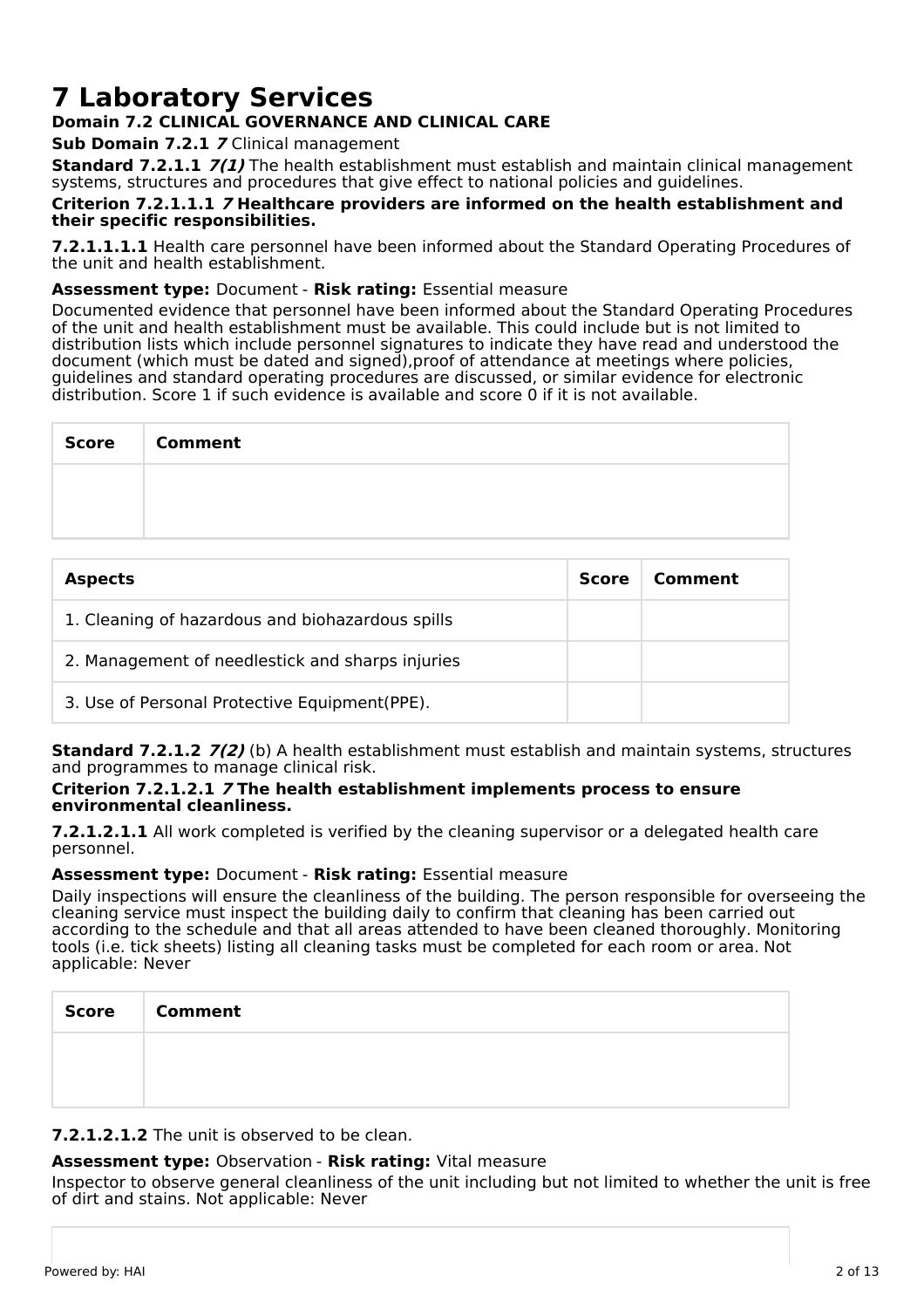| Score | <b>Comment</b> |
|-------|----------------|
|       |                |
|       |                |

## **Criterion 7.2.1.2.2 7 Procedures to minimise the risk of health care-associated infections must be implemented.**

## **7.2.1.2.2.1** An emergency eyewash station or eyewash kit is available.

### **Assessment type:** Observation - **Risk rating:** Vital measure

The emergency eyewash station or bottle must be available, functional and easily accessible. An eyewash kit which is moveable is acceptable. Not applicable: Never

| Score Comment |
|---------------|
|               |
|               |

**7.2.1.2.2.2** Sterile sealed eyewash bottles are checked for leaks and expiry dates monthly.

## **Assessment type:** Document - **Risk rating:** Vital measure

There must be a documented record for the previous three months of the dates when the eyewash bottles were checked. Not applicable: Never

| Score | <b>Comment</b> |
|-------|----------------|
|       |                |
|       |                |

### **Criterion 7.2.1.2.3 7 Communication systems must be available and functional to facilitate adequate user care, and safety of user and health care personnel.**

**7.2.1.2.3.1** Functional, accessible telephones are available in the laboratory unit.

**Assessment type:** Observation - **Risk rating:** Essential measure

Maintaining and sustaining communication is essential for user safety. This may include, but need not be limited to, communication of urgent test results. Telephones must be functional and available. Not applicable: Never

| <b>Score</b> | <b>Comment</b> |
|--------------|----------------|
|              |                |
|              |                |

### **Criterion 7.2.1.2.4 7 Health care personnel receive ongoing in-service education according to their roles and responsibilities.**

**7.2.1.2.4.1** The orientation programme includes training of laboratory personnel in the use of laboratory equipment.

## **Assessment type:** Document - **Risk rating:** Essential measure

The orientation records for the previous 12 months must include training in the use of laboratory equipment. Not applicable: Where no new health care personnel were employed in the past 12 months

| Comment<br><b>Score</b> |
|-------------------------|
|-------------------------|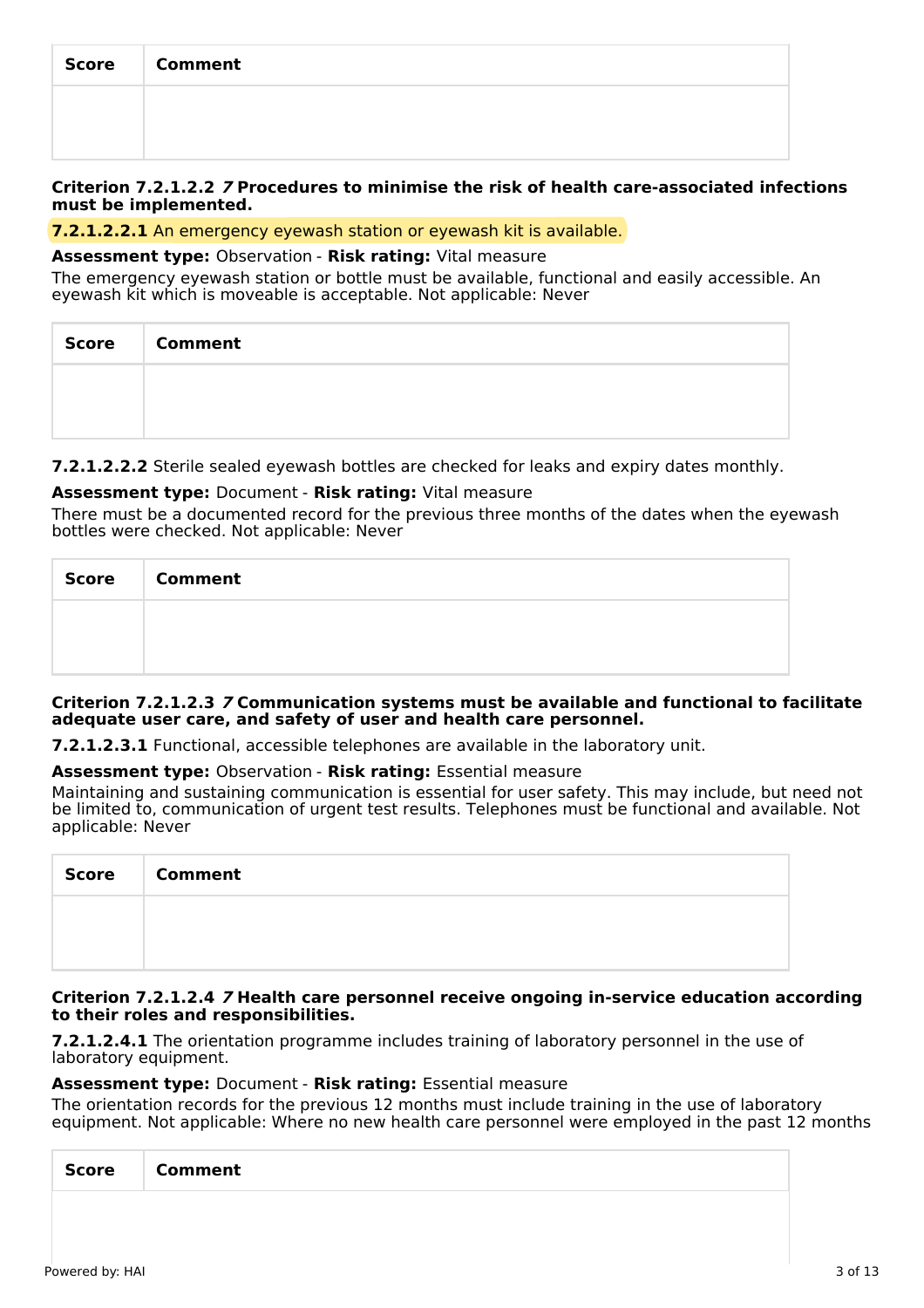**7.2.1.2.4.2** The personnel development and in-service training programme makes provision for training on the correct use of laboratory equipment.

## **Assessment type:** Document - **Risk rating:** Essential measure

The personnel development and in-service training programme for the previous 24 months must include laboratory equipment training. Updates will be necessary if new equipment is purchased or if utilisation, maintenance or cleaning requirements change for equipment already in use. Training might be conducted in selected training laboratories; however, evidence of training must be available in the unit(attendance registers, programmes),this can be manual or electronic. Not applicable: Never

| Score   Comment |
|-----------------|
|                 |
|                 |

### **Criterion 7.2.1.2.5 7 Medical equipment management systems must be in place to minimise the risk of patient safety incidents related to medical equipment.**

**7.2.1.2.5.1** A copy of the quality control audit done by the laboratory service provider within the past 12 months is available.

## **Assessment type:** Document - **Risk rating:** Vital measure

A signed and dated quality control audit report from the previous 12 months must be available. The report must indicate that test results provided by the laboratory are accurate and reliable. Not applicable: Never

| <b>Score</b> | <b>Comment</b> |
|--------------|----------------|
|              |                |
|              |                |

## **Sub Domain 7.2.2 8** Infection prevention and control programmes

**Standard 7.2.2.1 8(1)** The health establishment must maintain an environment, which minimises the risk of disease outbreaks, the transmission of infection to users, health care personnel and visitors. **Criterion 7.2.2.1.1 8(2)(a) The health establishment must ensure that there are hand washing facilities in every service area.**

**7.2.2.1.1.1** Hand washing facilities are available

## **Assessment type:** Observation - **Risk rating:** Vital measure

Verify whether the hand washing items listed below are available. Score 1 if the item is available and 0 if not available

| Score | <b>Comment</b> |
|-------|----------------|
|       |                |
|       |                |

| <b>Aspects</b>                                                                                                                            | <b>Score</b> | Comment |
|-------------------------------------------------------------------------------------------------------------------------------------------|--------------|---------|
| 1. Hand washing basin. Explanatory note: The basin must not<br>be blocked, cracked or broken Poster on correct hand<br>washing technique. |              |         |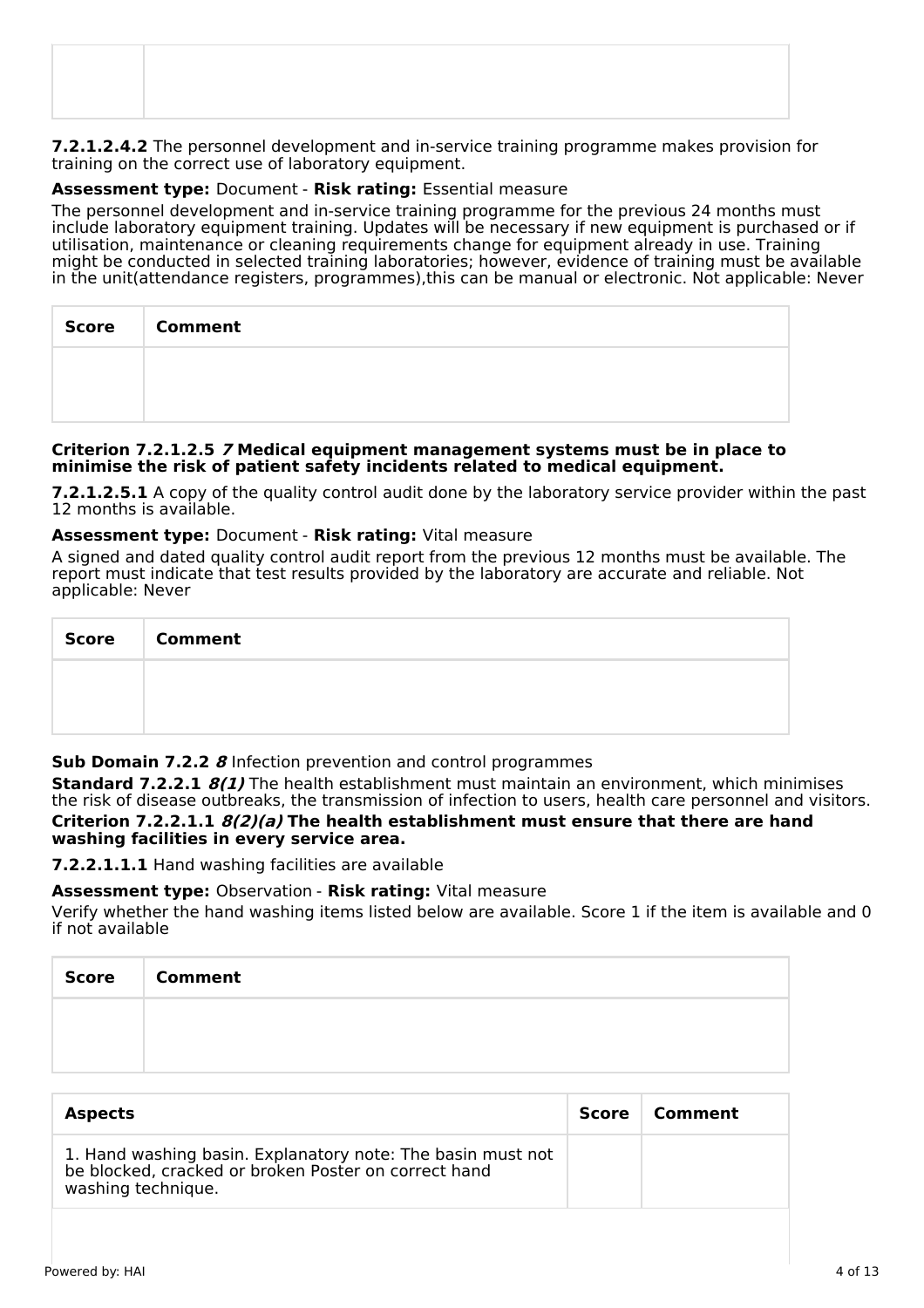| 2. Poster on the use of alcohol- based hand rub. Explanatory<br>note: Posters must be placed at strategic places and above<br>alcohol dispensers in the health establishment as stipulated<br>in page 33 of Practical Manual for Implementation of IPC<br>Strategic framework March 2020. |  |
|-------------------------------------------------------------------------------------------------------------------------------------------------------------------------------------------------------------------------------------------------------------------------------------------|--|
| 3. Taps                                                                                                                                                                                                                                                                                   |  |
| 4. Running water                                                                                                                                                                                                                                                                          |  |
| 5. Wall mounted soap dispenser                                                                                                                                                                                                                                                            |  |
| 6. Plain liquid soap                                                                                                                                                                                                                                                                      |  |
| 7. Paper towels                                                                                                                                                                                                                                                                           |  |
| 8. Paper towel dispenser                                                                                                                                                                                                                                                                  |  |
| 9. Bin                                                                                                                                                                                                                                                                                    |  |
| 10. Alcohol based hand rub. Explanatory note: Item does not<br>necessarily have to be in the hand washing basin/facility<br>area.                                                                                                                                                         |  |

**Criterion 7.2.2.1.2 8(2)(d) The health establishment must ensure that health care personnel are protected from acquiring infections through the use of personal protective equipment and prophylactic immunisations.**

**7.2.2.1.2.1** Health care personnel have access to and use appropriate protective clothing and equipment.

### **Assessment type:** Observation - **Risk rating:** Vital measure

Verify whether protective clothing and equipment are available and worn in the areas listed below. Score 1 if the items are available and worn and 0 if they are not available or not worn. Score NA where, at the time of the inspection, health care personnel are not working in a situation where they are required to wear protective clothing. Score NA for service not offered by the health establishment.

| Score | <b>Comment</b> |
|-------|----------------|
|       |                |
|       |                |

### Unit 1 Storage room/area: Available

| <b>Aspects</b>                    | <b>Score</b> | Comment |
|-----------------------------------|--------------|---------|
| 1. Gloves                         |              |         |
| 2. Aprons                         |              |         |
| 3. Masks                          |              |         |
| 4. Goggles or Visor               |              |         |
| 5. FFP2 or KN95 or N95 respirator |              |         |

### Unit 2 Microbiology section: Worn

| <b>Aspects</b>  | <b>Score</b> | Comment |         |
|-----------------|--------------|---------|---------|
| Powered by: HAI |              |         | 5 of 13 |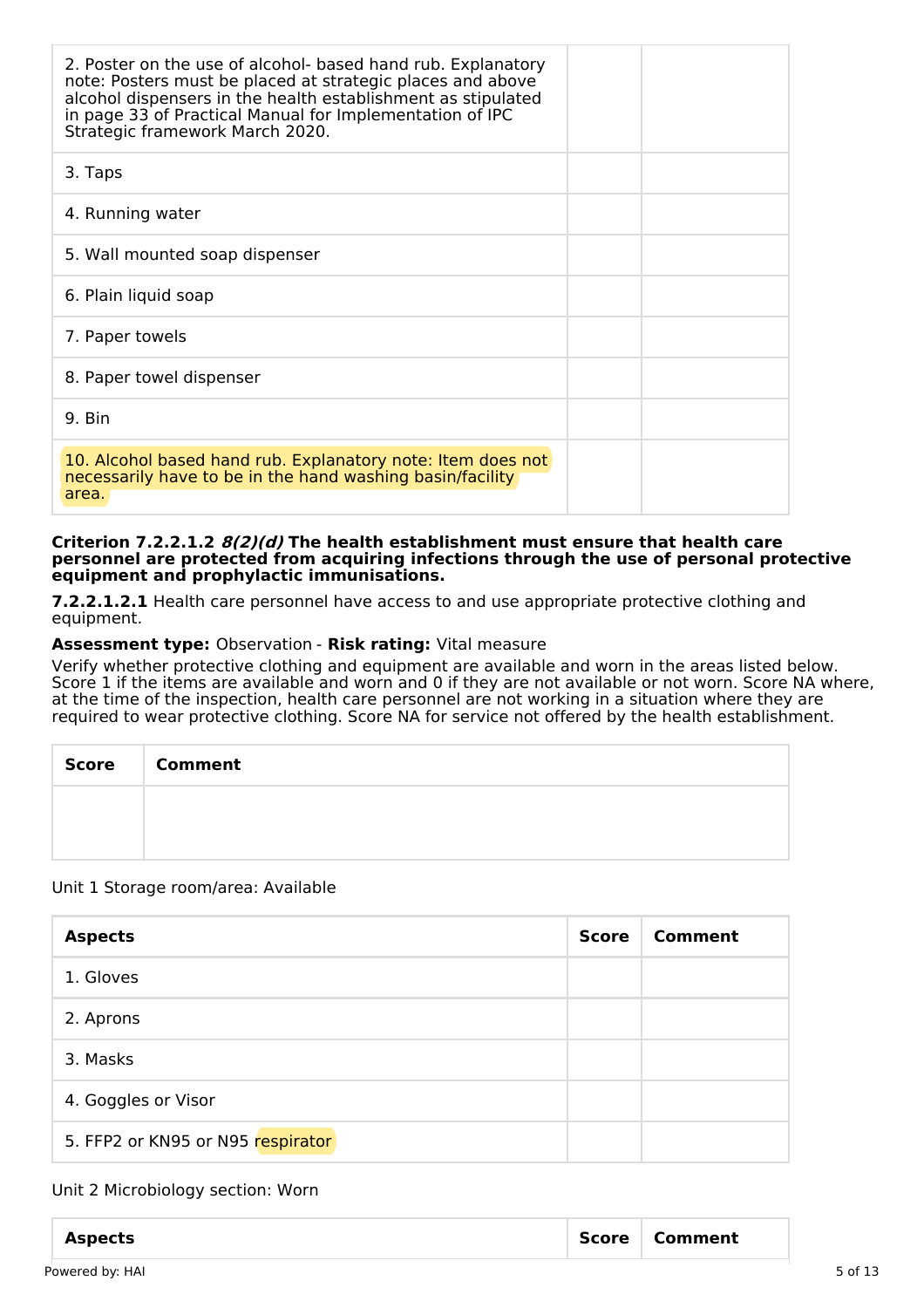| 1. Gloves                         |  |
|-----------------------------------|--|
| 2. Aprons                         |  |
| 3. Masks                          |  |
| 4. Goggles or Visor               |  |
| 5. FFP2 or KN95 or N95 respirator |  |

## Unit 3 Chemistry section: Worn

| <b>Aspects</b>                    | <b>Score</b> | Comment |
|-----------------------------------|--------------|---------|
| 1. Gloves                         |              |         |
| 2. Aprons                         |              |         |
| 3. Masks                          |              |         |
| 4. Goggles or Visor               |              |         |
| 5. FFP2 or KN95 or N95 respirator |              |         |

## Unit 4 Haematology section: Worn

| <b>Aspects</b>                    | <b>Score</b> | Comment |
|-----------------------------------|--------------|---------|
| 1. Gloves                         |              |         |
| 2. Aprons                         |              |         |
| 3. Masks                          |              |         |
| 4. Goggles or Visor               |              |         |
| 5. FFP2 or KN95 or N95 respirator |              |         |

## Unit 5 Cleaning personnel: Worn

| <b>Aspects</b>                    | <b>Score</b> | Comment |
|-----------------------------------|--------------|---------|
| 1. Gloves-non sterile             |              |         |
| 2. Domestic gloves                |              |         |
| 3. Aprons                         |              |         |
| 4. Masks                          |              |         |
| 5. Goggles or Visor               |              |         |
| 6. FFP2 or KN95 or N95 respirator |              |         |

## **Sub Domain 7.2.3 9** Waste management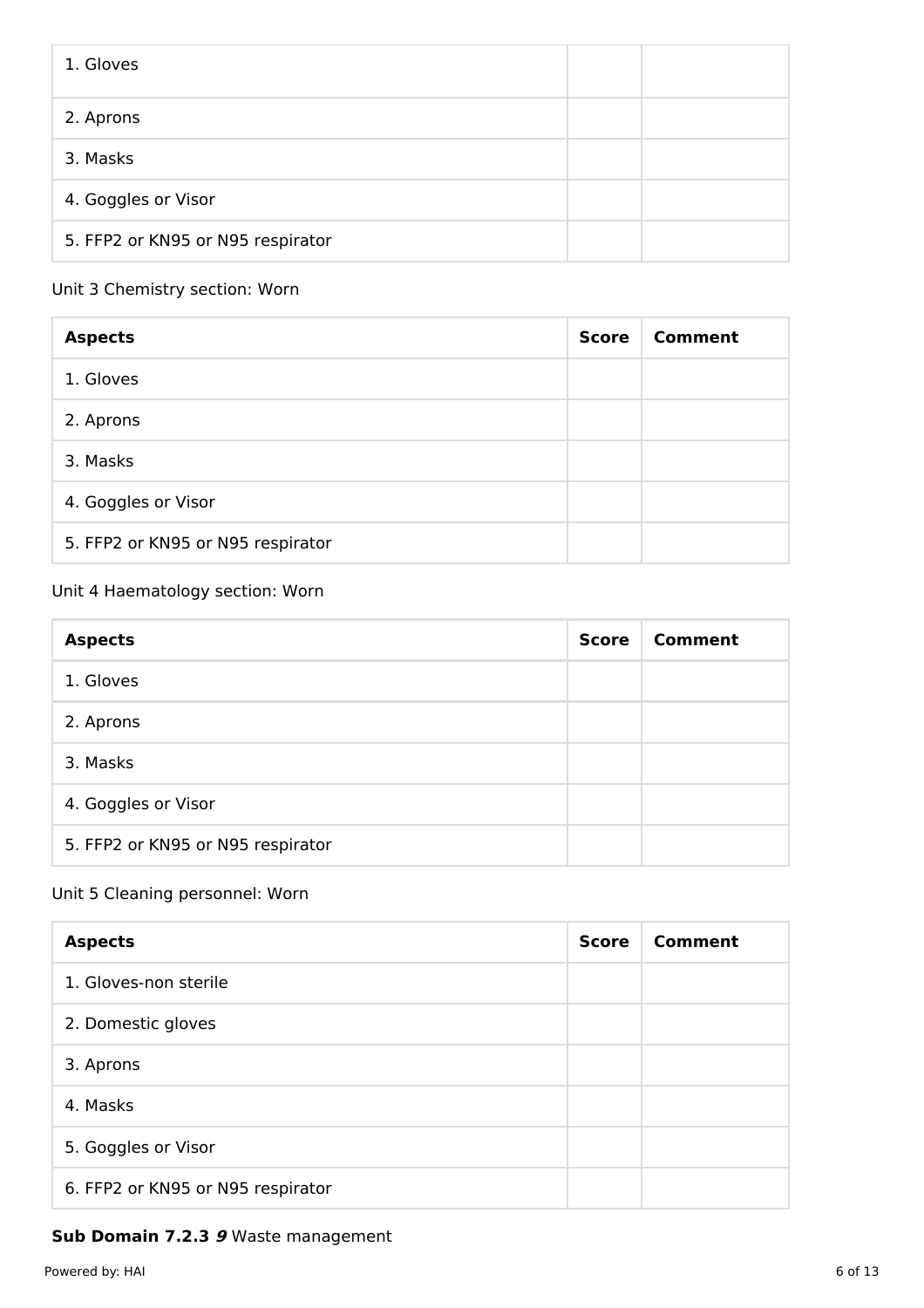**Standard 7.2.3.1 9(1)** The health establishment must ensure that waste is handled, stored, and disposed of safely in accordance with the law.

### **Criterion 7.2.3.1.1 9(2)(a) The health establishment must have appropriate waste containers at the point of waste generation.**

**7.2.3.1.1.1** There are appropriate containers for disposal of all types of waste

### **Assessment type:** Observation - **Risk rating:** Vital measure

Verify whether the waste containers listed below are available. Health care waste containers must have the appropriate international hazard symbol and be marked as prescribed in SANS 10248-1: Management of healthcare waste, Part 1: Management of healthcare risk waste from a health facility. Score 1 if the waste container is available and  $\vec{0}$  if not available. Where a particular type of waste is not generated in the unit, score NA

| Score   Comment |
|-----------------|
|                 |
|                 |

| <b>Aspects</b>                                                                                           | <b>Score</b> | Comment |
|----------------------------------------------------------------------------------------------------------|--------------|---------|
| 1. Human anatomical waste (red bucket with tight-fitting lid)                                            |              |         |
| 2. Infectious non-anatomical waste (red)                                                                 |              |         |
| 3. Sharps (yellow)                                                                                       |              |         |
| 4. Chemical waste, including pharmaceutical, cytotoxic or<br>genotoxic pharmaceutical waste (dark green) |              |         |
| 5. General waste (black, beige, white or transparent<br>packaging may be used)                           |              |         |

### **Criterion 7.2.3.1.2 9(2)(b) The health establishment must implement procedures for the collection, handling, storage and disposal of waste.**

**7.2.3.1.2.1** There is a temporary healthcare risk waste storage area.

**Assessment type:** Observation - **Risk rating:** Essential measure

In all areas where waste is held for collection and removal to the central storage area, a designated area for temporary storage of waste must be available. Some health establishments will have a purpose-built temporary waste storage area, others will utilise a specific area within the available space. Score 1 if the aspect is compliant and 0 if not compliant or where there is no designated area.

| <b>Score</b> | <b>Comment</b> |
|--------------|----------------|
|              |                |
|              |                |

| <b>Aspects</b>                                                                  | <b>Score</b> | Comment |
|---------------------------------------------------------------------------------|--------------|---------|
| 1. Space available to store waste containers                                    |              |         |
| 2. Area is well ventilated                                                      |              |         |
| 3. Area is well lit                                                             |              |         |
| 4. Area has impervious floor surfaces (waterproof or<br>resistant, not cracked) |              |         |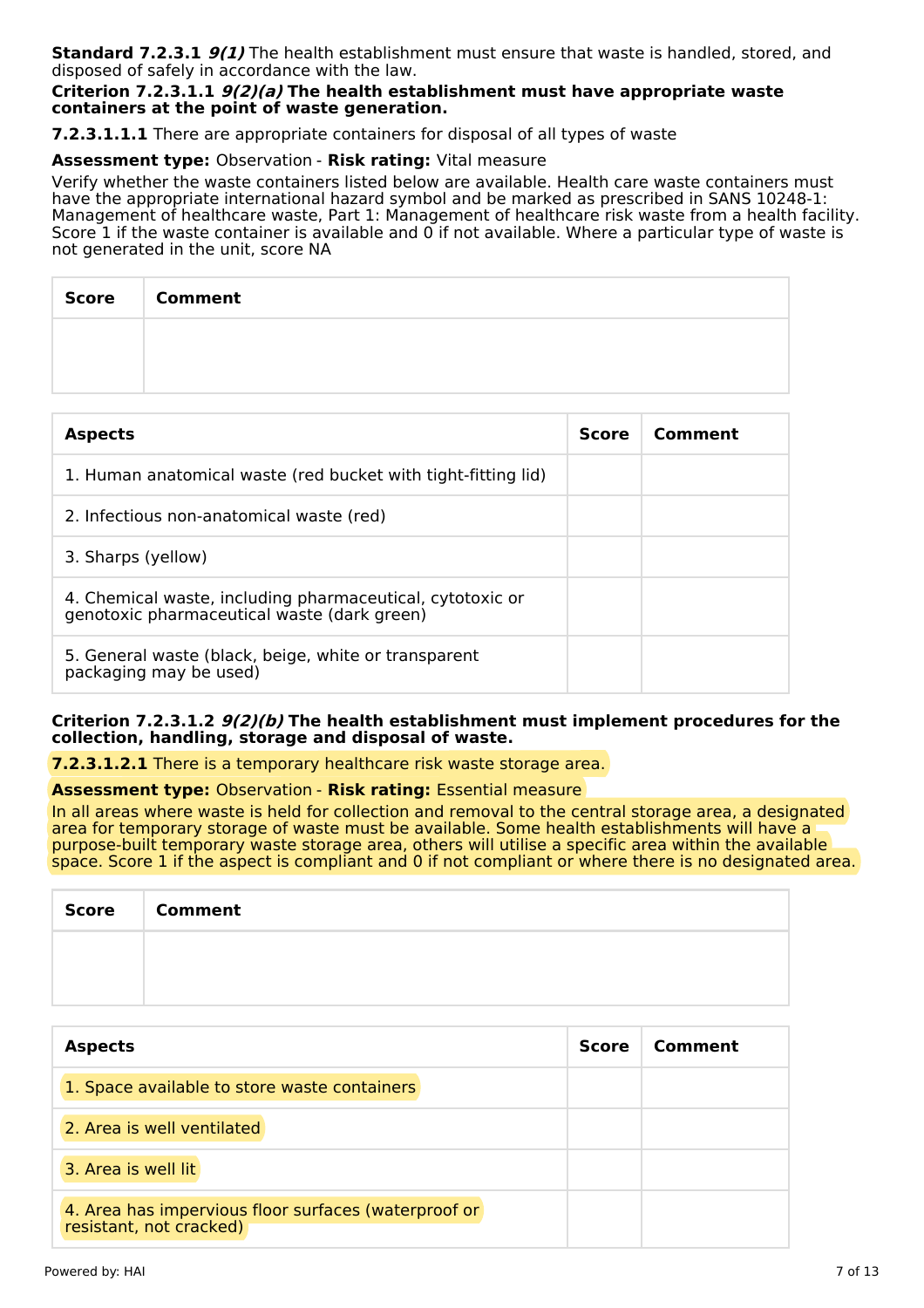## **Domain 7.3 CLINICAL SUPPORT SERVICES**

**Sub Domain 7.3.1 10** Medicines and medical supplies

**Standard 7.3.1.1 10(1)** The health establishment must comply with the provisions of the Pharmacy Act, 1974 and the Medicines and Related Substances Act, 1965.

**Criterion 7.3.1.1.1 10(2)(b) The health establishment must ensure the availability of medicines and medical supplies for the delivery of services.**

**7.3.1.1.1.1** Laboratory supplies are available.

## **Assessment type:** Observation - **Risk rating:** Vital measure

Inspect the laboratory store to verify whether each of the listed items is present. Score 1 if the item is present and 0 if not present. Score not applicable for items not used by the laboratory.

| Score | <b>Comment</b> |
|-------|----------------|
|       |                |
|       |                |

| <b>Aspects</b>                                                                                                          | <b>Score</b> | <b>Comment</b> |
|-------------------------------------------------------------------------------------------------------------------------|--------------|----------------|
| <b>Laboratory consumables:</b>                                                                                          |              |                |
| 1. Lancets                                                                                                              |              |                |
| 2. Blood glucose strips                                                                                                 |              |                |
| 3. Urine dipsticks                                                                                                      |              |                |
| 4. Urine specimen jar or flask                                                                                          |              |                |
| 5. Malaria rapid test (where applicable in facilities in<br>KwaZulu-Natal, Gauteng, Mpumalanga and Limpopo<br>Province) |              |                |
| 6. Rapid HIV test                                                                                                       |              |                |
| 7. Covid-19 test kits                                                                                                   |              |                |
| 8. Rh 'D' (Rhesus factor) test                                                                                          |              |                |
| <b>Required specimen collection materials and stationery:</b>                                                           |              |                |
| 9. Vacutainer tube: blue top (sodium citrate)                                                                           |              |                |
| 10. Vacutainer tube: red or yellow top (serum separator)                                                                |              |                |
| 11. Vacutainer tube: grey top (sodium fluoride)                                                                         |              |                |
| 12. Vacutainer tube: white top (plasma preparation)                                                                     |              |                |
| 13. Vacutainer tube: purple top (ethylenediaminetetraacetic<br>acid)                                                    |              |                |
| 14. Microtainer tube: yellow top (serum separator -<br>paediatric)                                                      |              |                |
| 15. Sterile specimen jars                                                                                               |              |                |
| 16. Dry swabs                                                                                                           |              |                |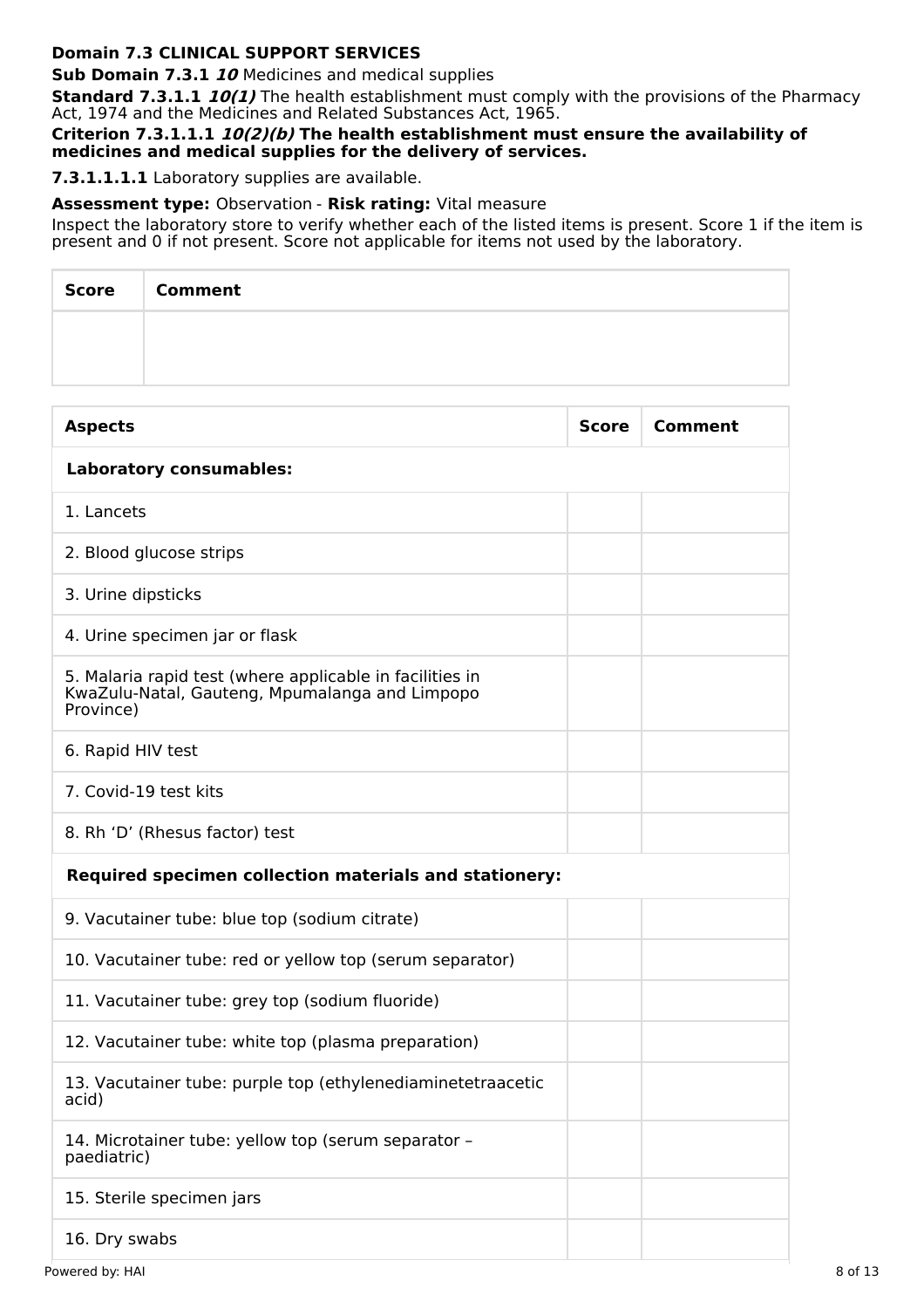| 17. Swabs with transport medium                                                                         |  |
|---------------------------------------------------------------------------------------------------------|--|
| 18. Sterile tubes (without additive) for microscopy, culture<br>and sensitivity (MCS)                   |  |
| 19. Venipuncture needles (green or black)                                                               |  |
| 20. Specimen plastic bag                                                                                |  |
| <b>Pap smear collection materials:</b>                                                                  |  |
| 21. Liquid-based cytology (LBC) vials (NA if health<br>establishment uses traditional pap smear method) |  |
| 22. Combi-brush (NA if health establishment uses traditional<br>pap smear method)                       |  |
| 23. Cervix brush (NA if health establishment uses traditional<br>pap smear method)                      |  |
| 24. Fixative (NA if health establishment uses liquid-based<br>cytology method)                          |  |
| 25. Wooden spatula (NA if health establishment uses liquid-<br>based cytology method)                   |  |
| 26. Slide holder or brown envelope (NA if health<br>establishment uses liquid-based cytology method)    |  |
| 27. Microscope slides (NA if health establishment uses liquid-<br>based cytology met                    |  |
| Early infant diagnosis (EID) collection material:                                                       |  |
| 28. Dried blood spot (DBS) polymerase chain reaction (PCR)<br>kit or equivalent                         |  |
| 29. National Health Laboratory Services (NHLS) stationery                                               |  |
| 30. Request forms                                                                                       |  |
| 31. Cytology request form                                                                               |  |

## **Sub Domain 7.3.3 11** Diagnostic services

**Standard 7.3.3.1 11(1)** Health establishments must ensure that diagnostic services are available and safe for users and for health care personnel involved in delivering these services.

**Criterion 7.3.3.1.1 11(2) The health establishment must where applicable be accredited by the relevant regulatory body relating to the type of diagnostic service.**

**7.3.3.1.1.1** The accreditation certificate issued by the relevant regulatory body is available.

## **Assessment type:** Document - **Risk rating:** Vital measure

A valid certificate of accreditation by the South African National Accreditation System (SANAS) must be available. Not applicable: Never

| <b>Score</b> | <b>Comment</b> |
|--------------|----------------|
|              |                |
|              |                |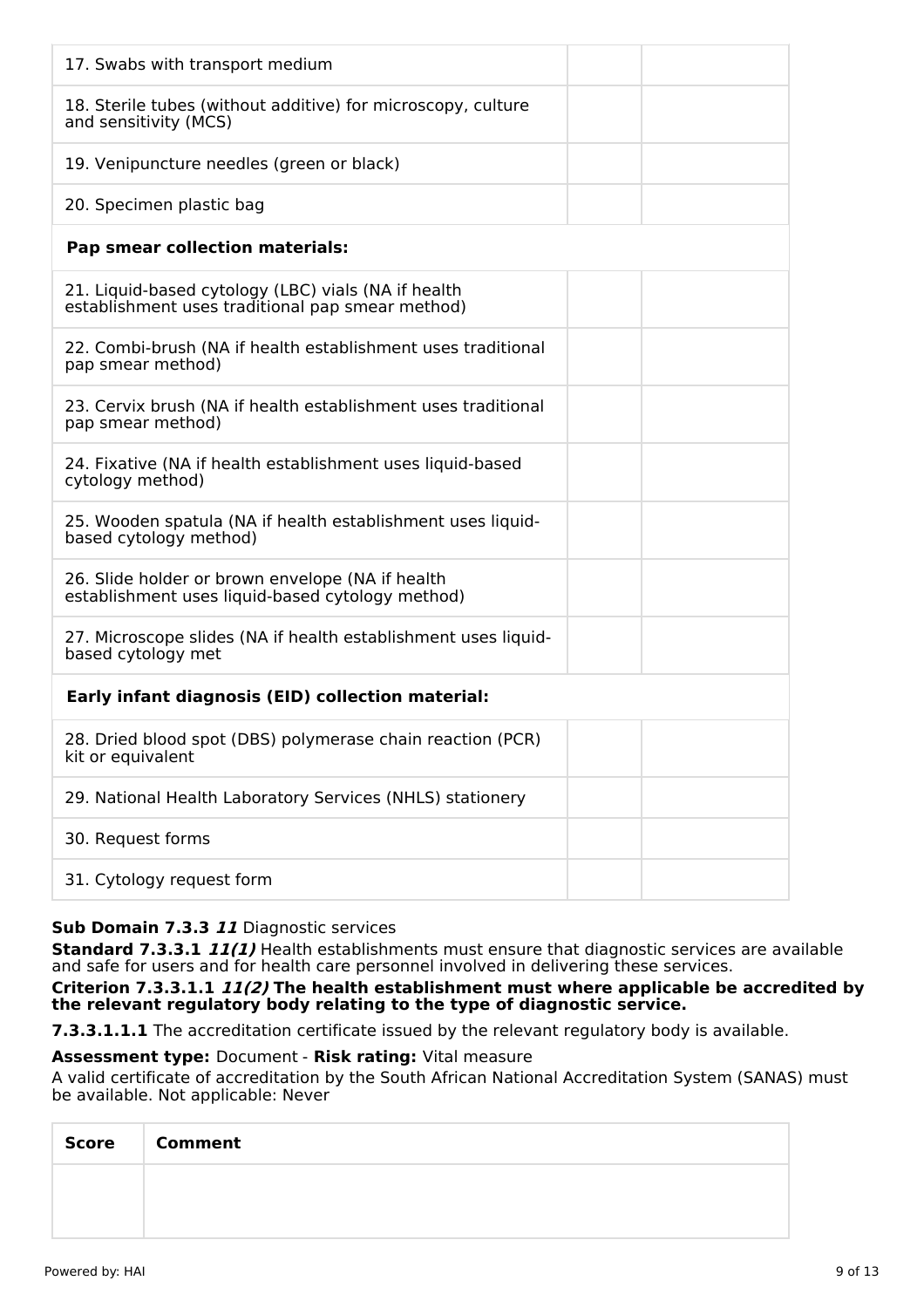## **7.3.3.1.1.2** Laboratory results are completed within the agreed-upon turnaround times.

## **Assessment type:** Document - **Risk rating:** Vital measure

Examine the records in the laboratory logging test requests. Verify that the most recently completed results per category have been completed in the laboratory within the agreed-upon turnaround times (as stipulated in the service level agreement) and sent to the requesting ward or unit. Score 1 if the results are available within the agreed-upon time frame and 0 if not. NB: Score Not applicable for tests not conducted in the laboratory.

| <b>Score</b> | <b>Comment</b> |
|--------------|----------------|
|              |                |
|              |                |

| <b>Aspects</b>           | <b>Score</b> | <b>Comment</b> |
|--------------------------|--------------|----------------|
| 1. CD4 count             |              |                |
| 2. FBC                   |              |                |
| 3. U & E                 |              |                |
| 4. ESR                   |              |                |
| 5. Malaria               |              |                |
| 6. Prothrombin time (PT) |              |                |
| 7. TB sputum GeneXpert   |              |                |
| 8. PCR                   |              |                |
| 9. LFT                   |              |                |
| <b>10. RPR</b>           |              |                |
| 11. HIV ELISA            |              |                |
| 12. Bilharzia Microscopy |              |                |
| 13. Covid PCR            |              |                |
| 14. Blood Culture MCS    |              |                |
| 15. CSF MCS              |              |                |
| 16. Catheter urine MCS   |              |                |
| 17. Surgical Wound MCS   |              |                |

## **Sub Domain 7.3.2 13** Medical equipment

**Standard 7.3.2.1 13(1)** Health establishments must ensure that the medical equipment is available and functional in compliance with the law.

**Criterion 7.3.2.1.1 13(2)(b) The health establishment must ensure that equipment is in accordance with the essential equipment list in all clinical service areas.**

**7.3.2.1.1.1** Functional laboratory equipment with appropriate consumables and reagents is available

**Assessment type:** Observation - **Risk rating:** Vital measure

Verify whether the equipment and consumables listed below are available and functional. Ask Powered by: HAI 10 of 13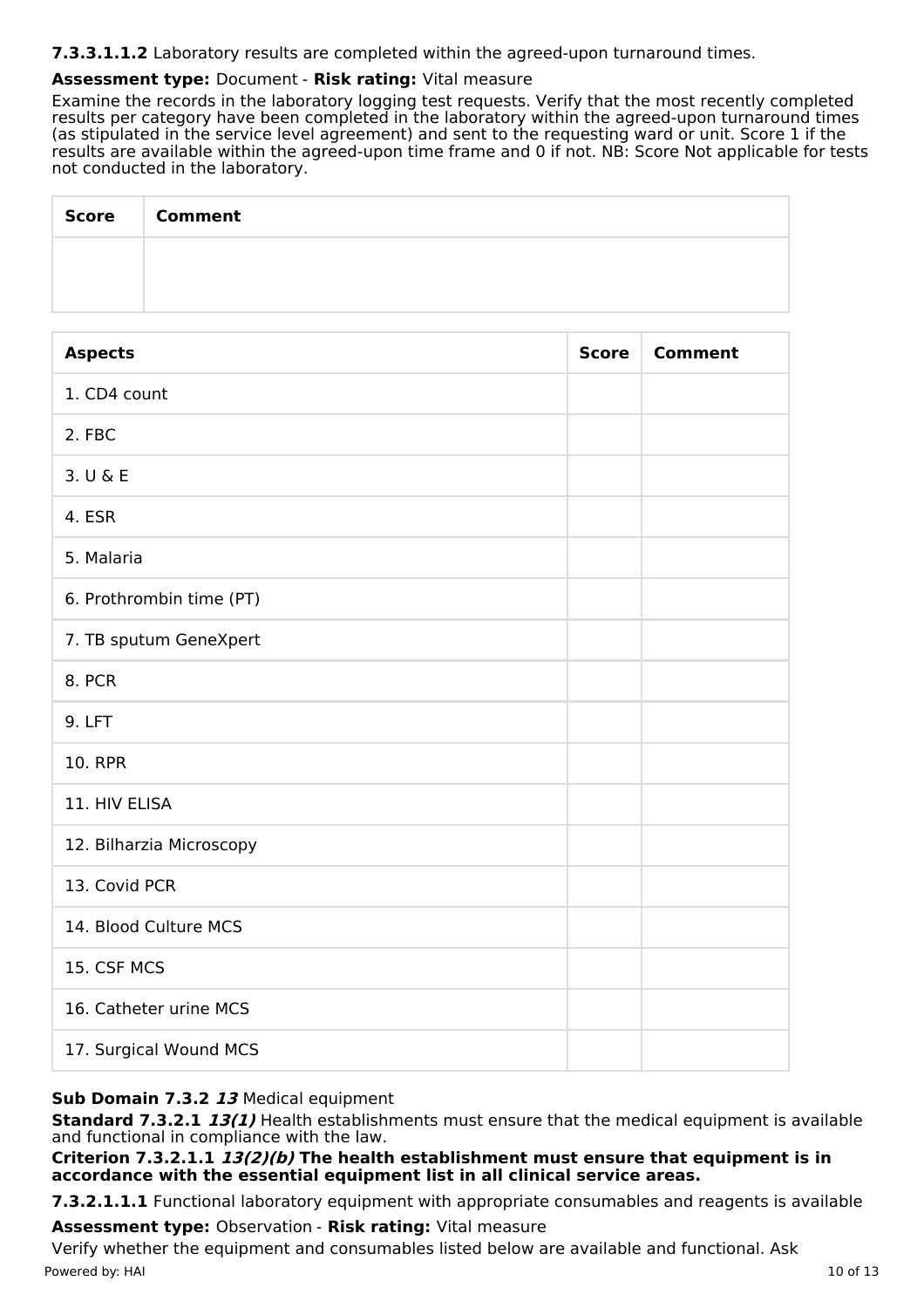laboratory personnel to demonstrate that listed equipment is functional (where applicable). Score 1 if the item is available and functional and 0 if not available or not functional. Score not applicable for items not used by the laboratory.

| Score | <b>Comment</b> |
|-------|----------------|
|       |                |
|       |                |

| <b>Aspects</b>                                                                    | <b>Score</b> | <b>Comment</b> |
|-----------------------------------------------------------------------------------|--------------|----------------|
| <b>General</b>                                                                    |              |                |
| 1. Centrifuge different sizes                                                     |              |                |
| 2. Cuvette                                                                        |              |                |
| 3. Electronic balance                                                             |              |                |
| 4. Extraction hood (for safety when working with aerosol)                         |              |                |
| 5. Laboratory cabinet                                                             |              |                |
| 6. Laboratory refrigerator (with built-in thermometer or<br>external thermometer) |              |                |
| 7. Paraffin dispenser                                                             |              |                |
| 8. Pipette (could be automated or graduated or glass)                             |              |                |
| 9. Shaker                                                                         |              |                |
| 10. Sterilising unit                                                              |              |                |
| 11. Timer-stopwatch                                                               |              |                |
| 12. Water bath serological medium 5-10 $\ell$                                     |              |                |
| <b>Microbiology section</b>                                                       |              |                |
| 13. Agar Plates                                                                   |              |                |
| 14. Bunsen Burners                                                                |              |                |
| 15. Drugs for sensitivity testing                                                 |              |                |
| 16. Incubator(laboratory)                                                         |              |                |
| 17. Laboratory scale                                                              |              |                |
| 18. Microscopes                                                                   |              |                |
| 19. Pipettes                                                                      |              |                |
| 20. Stains- reagents                                                              |              |                |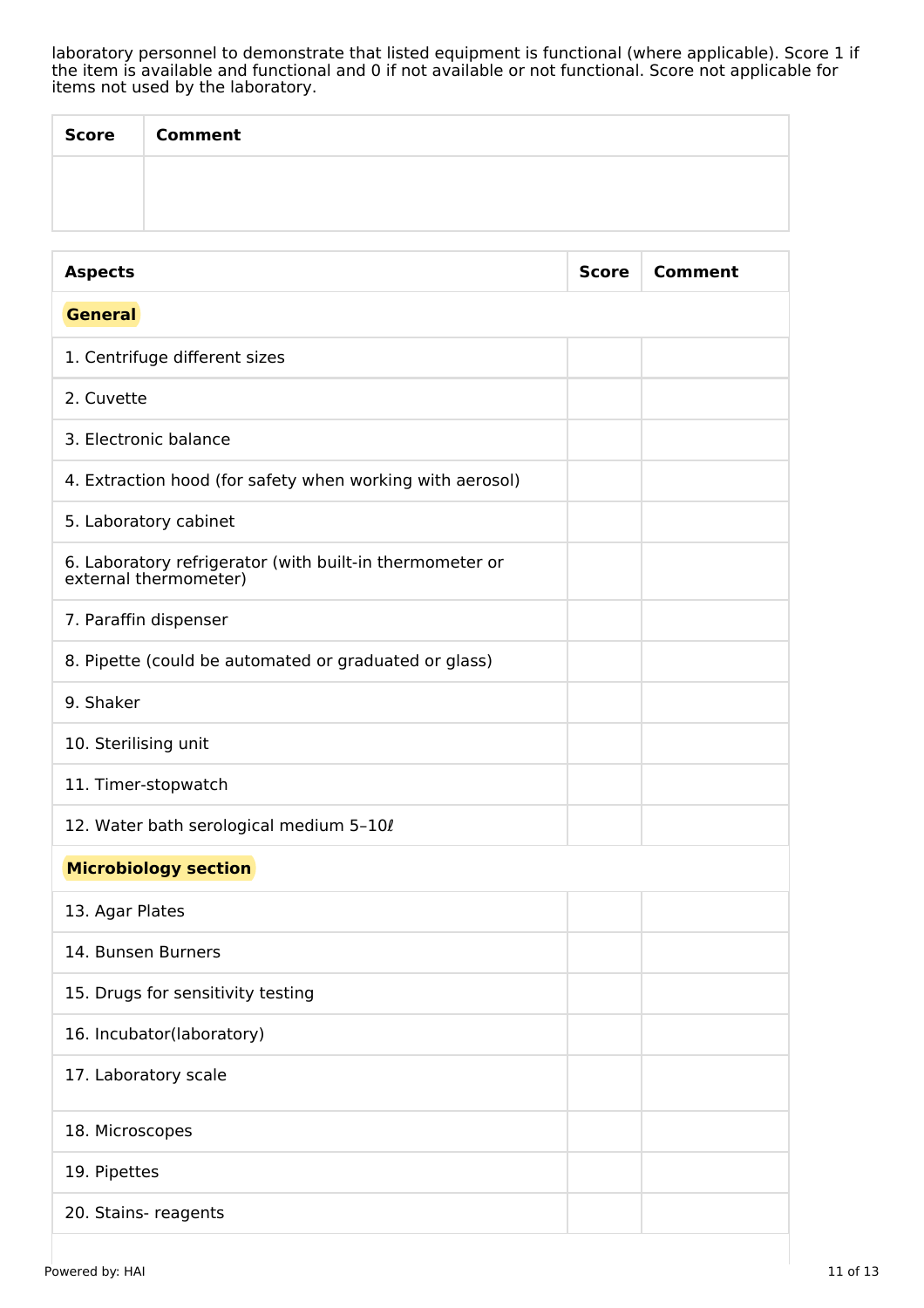| 21. Urine analyser                            |  |
|-----------------------------------------------|--|
| <b>Chemistry section</b>                      |  |
| 22. Clinical chemistry analyser               |  |
| 23. Laboratory scale                          |  |
| 24. Slide stainers                            |  |
| 25. Urine analyser                            |  |
| <b>Haematology section</b>                    |  |
| 26. Counting chamber, Fuchs-Rosenthal ruling  |  |
| 27. Microscopes                               |  |
| 28. Sedimentation rate units or ESR analyser. |  |
| 29. Slide stainers                            |  |
| 30. Stains- reagents                          |  |
| <b>Histology/Cytology section</b>             |  |
| 31. Stains- reagents                          |  |
| 32. Tissue processors                         |  |

## **Domain 7.4 GOVERNANCE AND HUMAN RESOURCES**

**Sub Domain 7.4.1 20** Occupational health and safety

**Standard 7.4.1.1 20(1)** The health establishment must comply with the requirements of the Occupational Health and Safety Act, 1993.

## **Criterion 7.4.1.1.1 20(2)(b) Awareness of safety and security issues must be promoted**

**7.4.1.1.1.1** The emergency evacuation plan is prominently displayed

### **Assessment type:** Observation - **Risk rating:** Essential measure

The evacuation plan must include but is not limited to route/directions to be followed during evacuation, emergency exits and assembly point(s). This must be visibly displayed. Not applicable: Never

| Score   Comment |
|-----------------|
|                 |
|                 |

**7.4.1.1.1.2** The healthcare personnel are familiar with the emergency evacuation procedure

### **Assessment type:** Staff interview - **Risk rating:** Essential measure

Interview three health care personnel to establish whether they are able to explain the evacuation procedure as illustrated in the evacuation plan. Score 1 if they explain the procedure as illustrated in the evacuation plan and 0 if not. Where no evacuation plan is available, this measure must be scored  $\Omega$ .

| - זום<br>- -<br>$\sim$ |
|------------------------|
|------------------------|